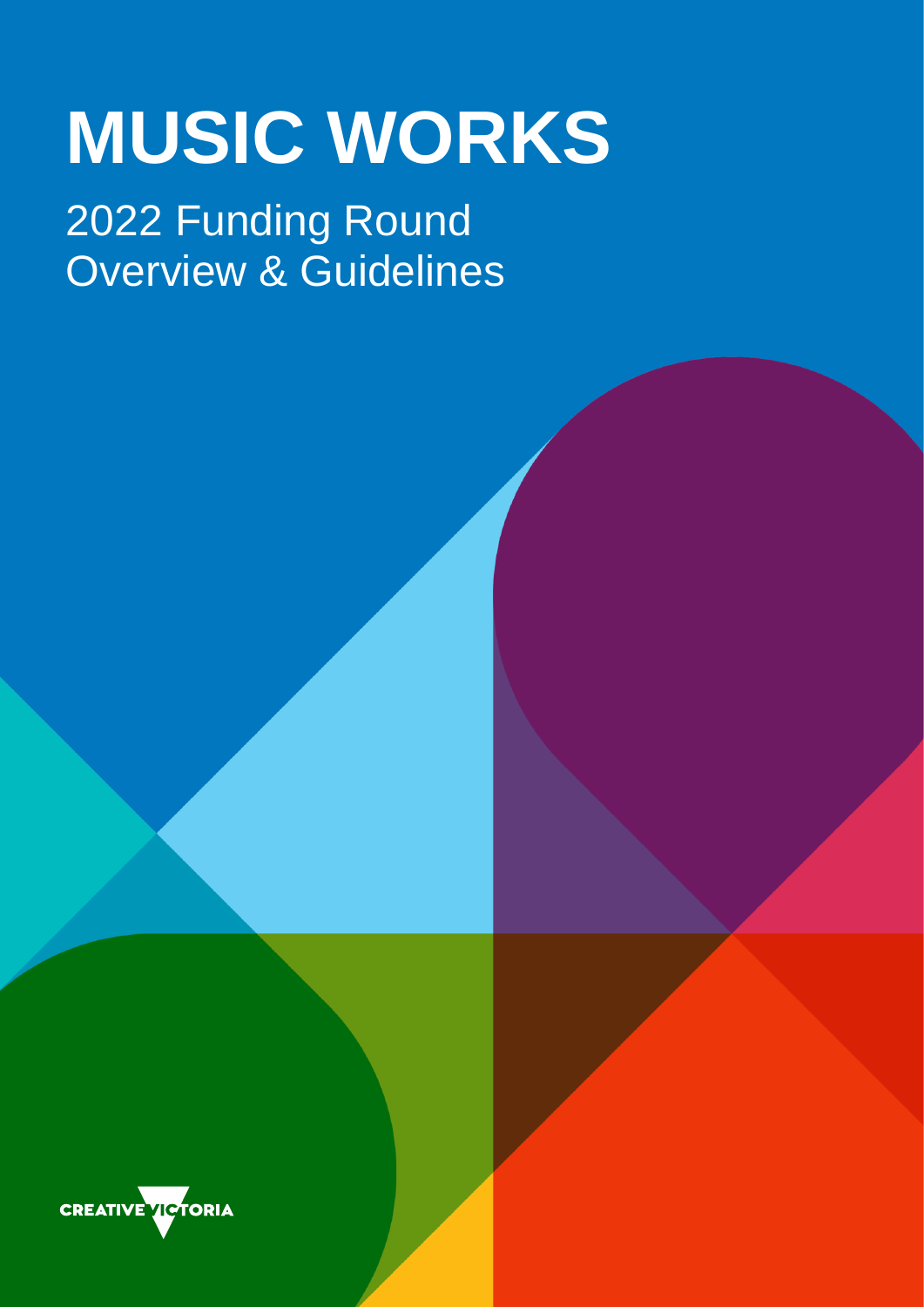### **Program Dates**

Please refer to the Music Works [funding page](https://creative.vic.gov.au/grants-and-support/programs/music-works) for program dates.

It takes approximately 12 weeks from the closing date until funding results are available.

We encourage you to use the application drafting tools before submitting your application online in the Department of Jobs, Precincts and Regions (DJPR) Online Grants Portal.

Applications must be submitted on the DJPR online grants portal via the unique link on the Music Works funding page by **3pm** on the closing date. Please note that late applications will not be accepted.

The Music Works 2022 funding round is for activity commencing 1 October 2022.

### **Definitions**

Throughout this document:

- The term **First Peoples** is used to refer to Traditional Owners of Victoria and all other Aboriginal and Torres Strait Islander peoples who reside in this state.
- The term **Deaf and Disabled** people will be used. A lived experience of disability can be visible or invisible, including physical, sensory, cognitive, intellectual, developmental, mental illness and/or neurodiversity. We recognise and support the right of the Deaf community to label their experience as one of cultural and linguistic difference. We recognise the diversity within the Deaf and Disabled communities and that the terminology and language used is evolving.
- The acronym **CALD** is used and is inclusive of people from culturally and linguistically diverse backgrounds, including but not limited to people born overseas, people with one or both parents born overseas and people who speak a language other than English at home.
- The term **Regional** refers to the 48 Victorian local government areas classified as regional by the Victorian State Government. You can find the list of these local government areas [here.](https://creative.vic.gov.au/glossary/regional-victoria)

Refer to the FAQs for more glossary terms.

### **Program Principles and Strategic Priorities**

The Music Works program is guided by the principles and priorities set out in the Victorian Government's [Creative State 2025 strategy.](https://vicgov.sharepoint.com/sites/VG000515/AI1/Arts%20Development/A%20-%20Creators%20Fund%20(CF)/2022/Final%20Docs%20for%20Publishing/:/creative.vic.gov.au/major-initiatives/creative-state/2025)

- *First Peoples first* place First Peoples knowledge, practice, protocols and cultural authority front and centre and forge stronger and enduring partnerships with First Peoples creative communities.
- *For every Victorian* regardless of cultural background, age, gender identity, income or ability every Victorian can take up their right to participation in the cultural and creative life of the state.
- *Whole of state* people in remote, regional, and outer-metropolitan areas have improved and more equitable access to cultural experiences, creative expression and creative careers.
- *Health and wellbeing* foster healthy, safe and respectful working environments.
- *Environmental impact* the creative industries reduce environmental impact in everything they make, share, present, tour and consume.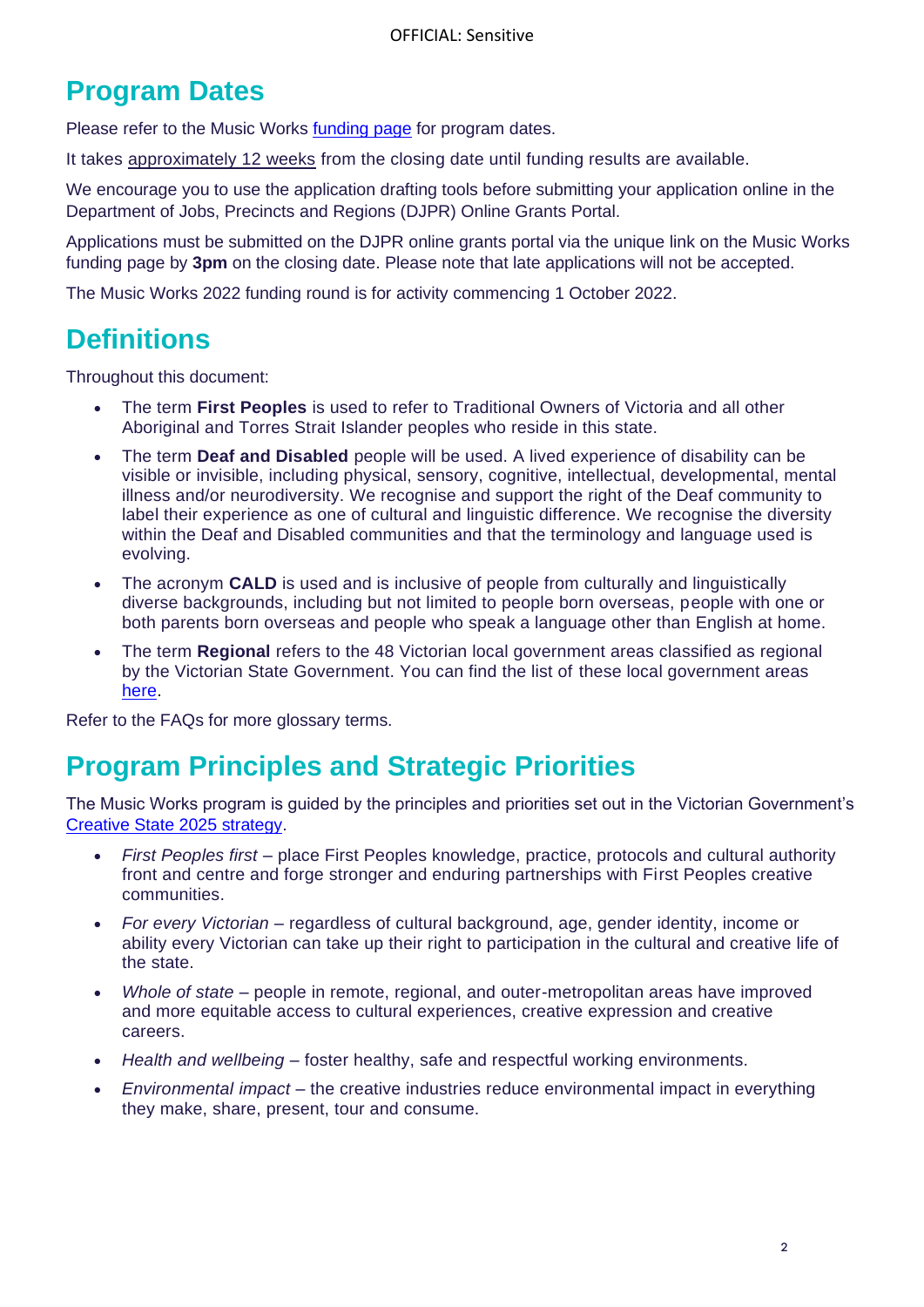### **Overview**

The Music Works program supports and invests in the development of Victoria's contemporary music industry at all levels. It provides support for projects -– including new ideas and new approaches – that will support Victoria's position as a world-leading state for contemporary music.

The program is open to Victorian based contemporary music industry professionals from all genres and career stages. Priority will be given to projects that intend to actively develop and build the sustainability, resilience, and commercial capacity of the contemporary music industry.

This state-wide program encourages applications from First Peoples and First Peoples-led organisations or businesses, Deaf and Disabled people, businesses, or organisations, LGBTIQ+ applicants, young applicants (aged 25 years and below), regional applicants and applicants from culturally and linguistically diverse (CALD) communities.

### **Aims & Priorities**

The Music Works program aims to strengthen Victoria's position as a world-leading state for contemporary music through:

- Nurturing the diverse and unique creative talent of Victoria's contemporary music industry;
- Increasing the range of and demand for Victorian contemporary music offerings for local and international audiences;
- Providing opportunities for artist and business development; and
- Encouraging the resilience, adaptability and sustainability of the industry considering the ongoing impacts of the coronavirus (COVID-19) pandemic.

For this funding program, Victoria's "contemporary music industry" is defined as:

- Victorian musicians creating new musical works now, with a clear intention and strategy to connect with audiences.
- Victorian individuals, organisations and businesses servicing these musicians and facilitating audience connection.

The Music Works program aims for the best use and a broad distribution of State Government funds across the Victorian contemporary music sector to maximise the benefit for the Victorian community in line with the four-year creative industries strategy - [Creative State 2025.](https://creative.vic.gov.au/major-initiatives/creative-state/2025)

#### **Streams**

For projects involving international travel, please consider viable planning and contingencies. Applicants will be responsible for their own COVID-19 safety planning and risk management. Information about travel risks and COVID-19-related quarantine requirements can be found on the Australian Department of Foreign Affairs' [Smart Traveller website.](https://www.smartraveller.gov.au/)

Applicants can apply for funding for projects with creative and commercial outcomes. This may include collaboration and partnerships, creating new works, sustaining audiences, and exploring new opportunities. Activity must demonstrate impact on the applicant and the broader Victorian contemporary music industry.

Applicants can apply under three separate streams:

- **1. First Peoples stream**: Applications by Victorian First Peoples music industry professionals or First Peoples-led music industry businesses or organisations will be assessed by a First Peoples assessment panel to ensure Aboriginal self-determination.
- **2. Deaf and Disabled stream**: Applications by Victorian Deaf and Disabled music industry professionals or music industry businesses or organisations will be assessed by an assessment panel of music industry peers with lived experience of Deafness and Disability.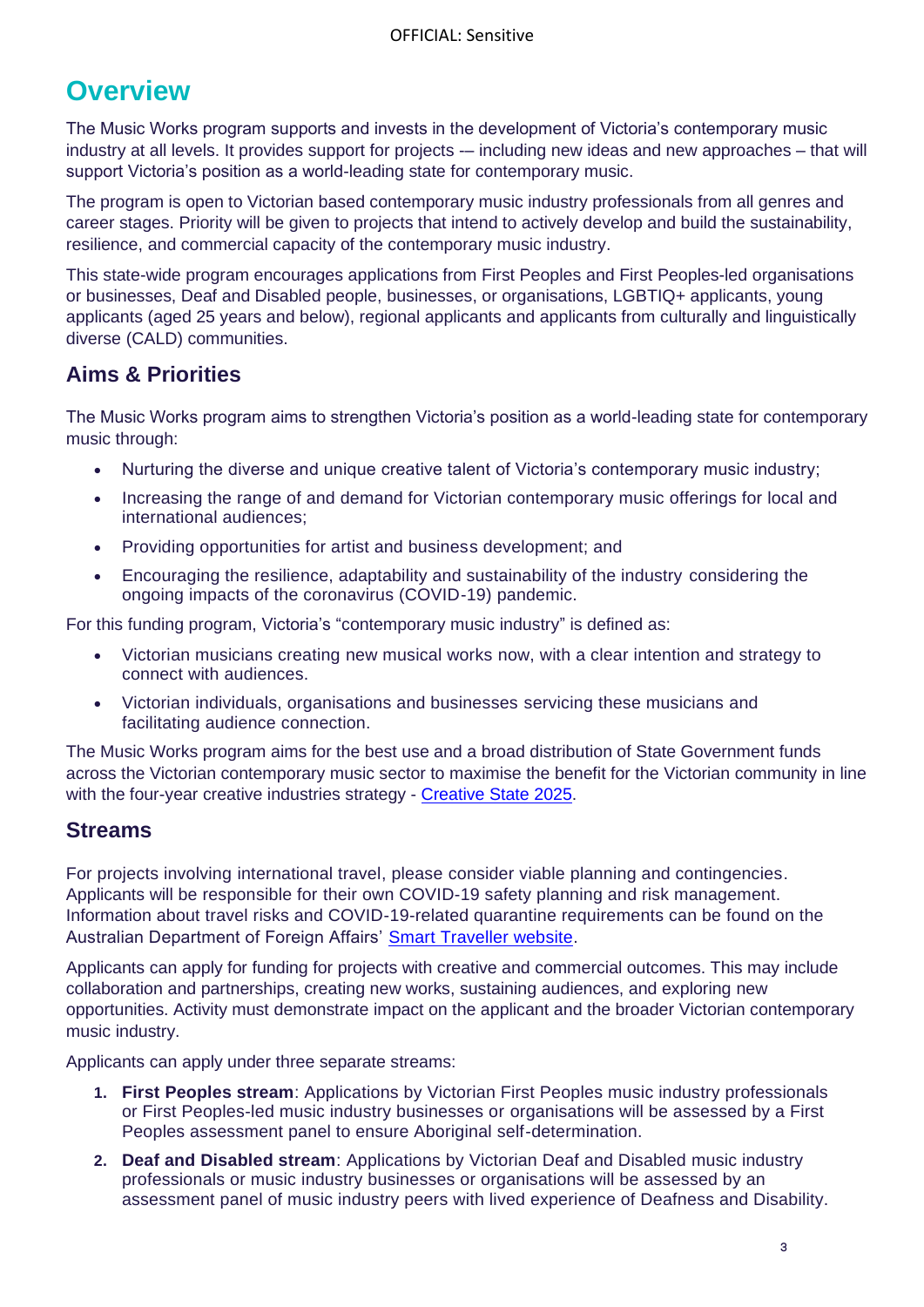Applications that are not Deaf and Disabled led but involve key participants who identify as Deaf and Disabled may also elect to be assessed under this stream.

**3. General stream**: All other applications will be assessed by a panel made up of a diverse range of music industry peers.

Applications from non-First Peoples applicants that contain First Peoples content may also be reviewed by a First Peoples panel to ensure cultural protocols are demonstrated in the applications.

This program will prioritise support to eligible music industry professionals, organisations or businesses who are:

- First Peoples
- Deaf and Disabled
- Culturally and linguistically diverse (CALD)
- From under-represented cohorts (including LGBTIQ+ creatives)
- Regionally based

### **Eligibility**

The Music Works program accepts applications from Victorian based contemporary music industry professionals from all genres and career stages. This may include artists/bands, managers, promoters, labels and other music industry businesses and organisations. Applicants must also meet Creative Victoria's General [Eligibility](https://creative.vic.gov.au/grants-and-support/information-for-all-applicants/general-eligibility) requirements.

#### **Please note:**

- Creative Victoria will only accept one application per applicant (including under auspice) in each funding round. Auspice bodies may apply on behalf of multiple applicants.
- All applicants must have an active ABN. If you do not have an ABN, you can apply for an ABN [online](https://www.abr.gov.au/business-super-funds-charities/applying-abn) or apply for the grant through an auspice body with an ABN.
- Grants paid by Creative Victoria may be considered part of your income in a financial year and may therefore be subject to tax. Recipients must determine their own taxation responsibilities.

#### **Ineligible:**

- Applicants with overdue Creative Victoria (or former Arts Victoria) acquittals
- Non-Victorian music industry professionals or businesses
- State-owned cultural agencies and organisations funded through Creative Victoria's Organisations Investment Program (except if acting as an auspice body)
- Organisations who receive operational support through the [Creative Enterprises Program](https://creative.vic.gov.au/grants-and-support/programs/multiyear-investment/creative-enterprises-program)
- Applicants who have received funding under the [Creative Ventures Program](https://creative.vic.gov.au/grants-and-support/programs/multiyear-investment/creative-ventures-program) or [Creators](https://creative.vic.gov.au/grants-and-support/programs/creators-fund)  [Fund Program](https://creative.vic.gov.au/grants-and-support/programs/creators-fund) are not eligible to apply for Music Works for the same project or activity.

#### **What will not be funded:**

- Competitions, prizes, eisteddfods, awards or fundraising activities
- Tertiary courses over six months in duration or those that are eligible for an Austral ian Government HELP loan
- Business start-up costs, capital purchases, or recurrent administrative, infrastructure and other organisational costs, not directly associated with the activity
- Activity that does not follow correct protocols when working with First Peoples artists, content and/or communities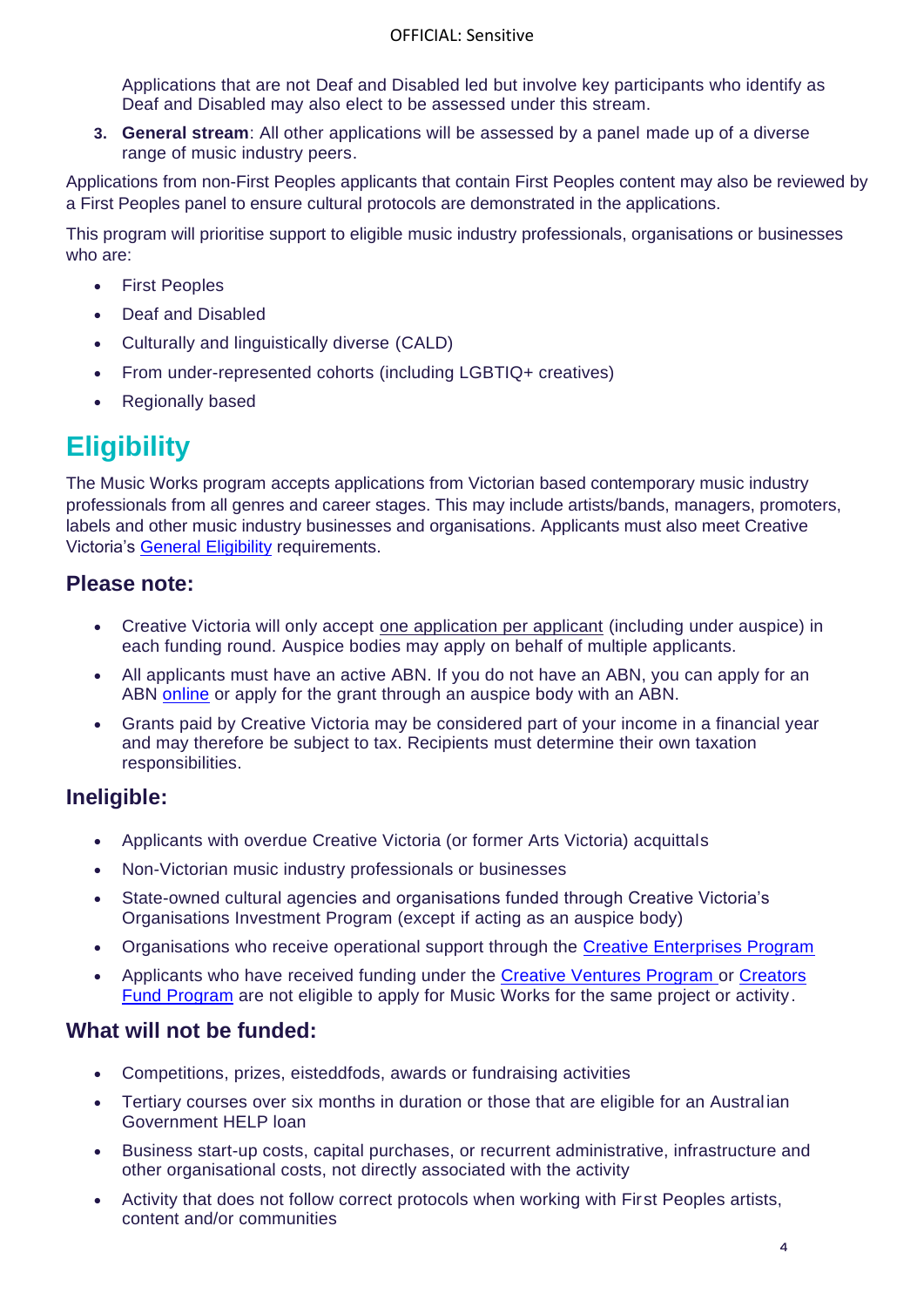- Reimbursement of project expenses already incurred, including grant writing fees
- Activities that do not pay creatives/artists at an industry standard rate
- Projects comprising less than 75% original Australian compositions
- Recordings that are not intended for commercial, physical, or digital release or distribution (except demos)
- Equipment purchases or hire costs that are not directly related to your project or activity, and which do not address the program's aims and priorities. Any equipment costs included in budgets must be justified in your supporting documentation
- Projects or activities that breach the Victorian Government's public health measures and restrictions to slow the spread of coronavirus.

### **Funding Available & Requirements**

The Music Works program offers funding of between **\$4,000** to **\$40,000** for individuals or groups/organisations.

- **Applications applying for \$20,001** and above must have a minimum 20% of the request in cash co-funding (e.g. generated fees/income and/or applicant cash contribution and/or other funding partners such as government grants, corporate, philanthropic or private support). For Deaf and Disabled applicants applying through Stream 2, the cash co-funding only applies to the grant amount, not including any additional access costs.
- **Access Costs**

**All applicants** are encouraged to include access costs within their project budgets that make activities accessible to a deaf and disabled audience (e.g. Auslan, captioning, audio description, materials in other formats).

**Applicants under the Deaf and Disabled stream (Stream 2)** may apply for an additional amount of up to \$5,000 on top of their general project costs to cover additional specific access expenses that will help reduce barriers for deaf and disabled artists/industry workers involved in the project. These additional Access Costs may only be allocated towards access initiatives and may not be repurposed to cover general project costs.

- Funding can be used to cover **auspicing fees/costs** if the application is being auspiced.
- Applicants will be expected to provide a level of detail in their written application, support material and budget (including levels of co-funding/financial contribution) appropriate to the grant request.
- If you are in receipt of payments through JobSeeker or the Disability Support Pension you may wish to contact [Services Australia](https://www.servicesaustralia.gov.au/individuals/services/centrelink/jobseeker-payment) to determine if any grant may affect your payment or contact your employer/ATO about any potential impacts.
- Creative Victoria may allow Music Works grant budgets to include payment to non-Victorian services when the overall outcome of the project benefits a Victorian artist or industry individual or organisation as per the assessment guidelines.

#### **Please Note:**

- Demand for Creative Victoria project funding is high, and this is an extremely competitive program
- Applicants should not assume they will be successful or enter into agreements based on that assumption before receiving formal notification of the outcome of their funding.
- All applicants should plan for contingencies and consider other funding sources and options should their application be unsuccessful.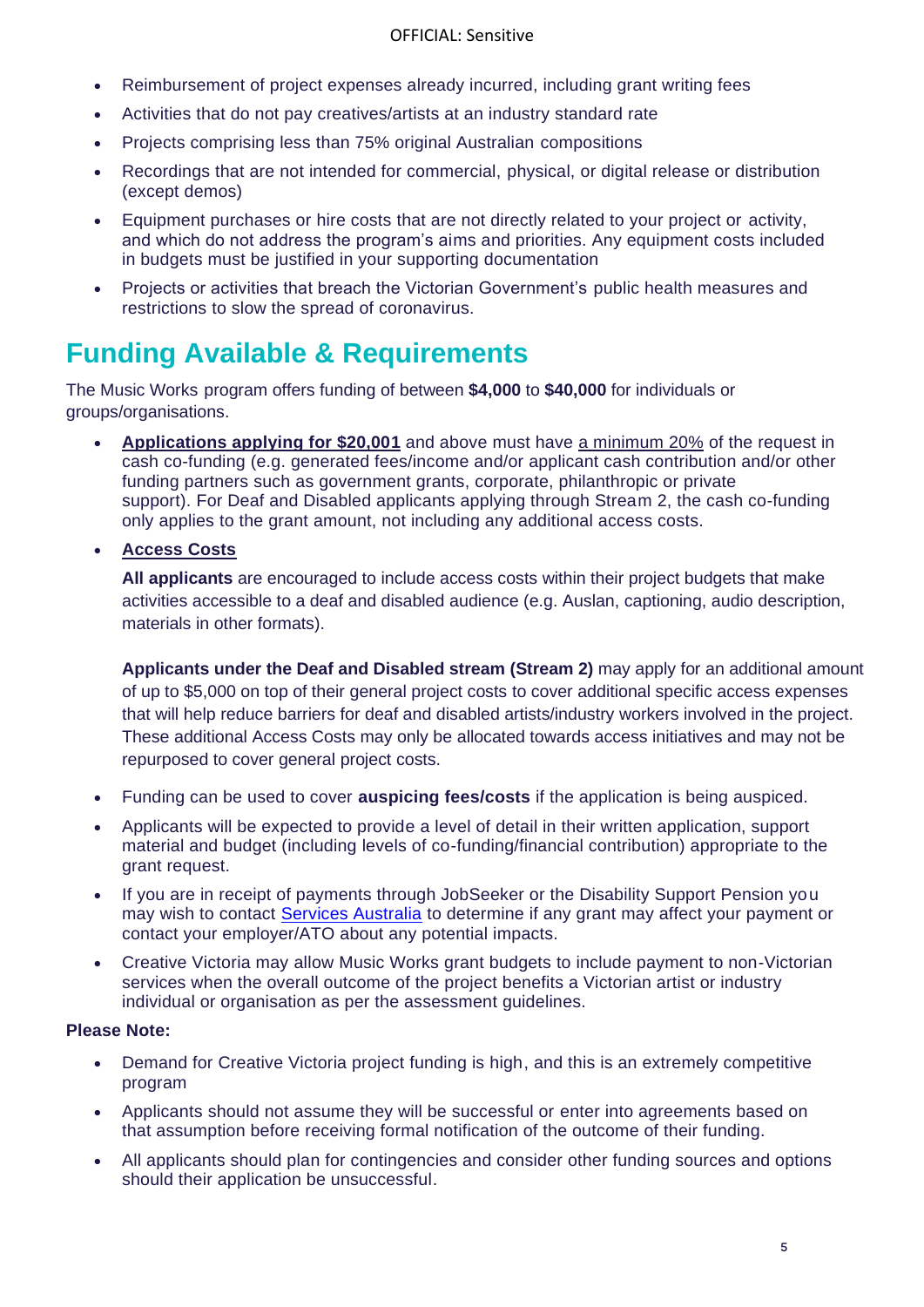- Successful applicants should not assume that if successful once, they will be successful again in the future, and therefore consider how they will leverage the funding to build their sustainability beyond the funded period.
- Unincorporated associations will need to either apply under auspice or have an individual apply on behalf of the group (Please see FAQ).

### **Auspicing**

- **1.** If you are planning to have your grant managed by an auspice organisation, you must have confirmed the auspice organisation's agreement to manage the grant in advance of the closing date and outline this arrangement in your application. Any legally constituted body may act as an auspice.
- **2.** If the application is successful, the auspice organisation becomes the official 'recipient' and will receive any funds allocated and is responsible for the management of the activity and the acquittal of the grant. Change of ownership of successful grants will only be accepted under limited circumstances.
- **3.** For more information on auspicing, please see our website [here](https://creative.vic.gov.au/grants-and-support/information-for-all-applicants/auspiced-applications) or contact program staff.

\*Artist managers applying on behalf of an artist and intending to manage the funds (with the artist's consent) must auspice the application. If you are not legally constituted and thus not eligible to auspice the application, you must ensure the ABN details provided in the application are the artist's, not your own.

### **Assessment**

#### **Assessment Process**

Assessment of applications will follow a six-step process as outlined below:

- **1.** A check of the application details and the eligibility criteria.
- **2.** All eligible applications will be competitively assessed by a panel of external industry peers against the program aims and assessment criteria.
	- Eligible applications under the **First Peoples stream** (Stream 1) will be assessed by a panel consisting of First Peoples contemporary music industry peers.
	- Eligible applications under the **Deaf and Disabled stream** (Stream 2) will be assessed by a panel consisting of contemporary music industry peers with lived experience of deafness and disability.
	- Eligible applications in the **General stream** (Stream 3) will be assessed by a diverse range of contemporary music industry peers.
	- **All eligible** applications from non-First Peoples applicants that contain First Peoples content may be reviewed to ensure correct protocols are reflected. Refer to the **Application Support Documents** section below on what to provide to demonstrate you have correct protocols in place when working with First Peoples artists, content and/or communities. Activity that does not demonstrate correct protocols will not be supported.
- **3.** Peer recommended applications will also undergo a due diligence check and any adverse findings may be taken into consideration during the assessment process (e.g. overdue grant acquittals; organisation/business is, or notice has been given to be placed under external administration; a petition for bankruptcy has been presented or the winding up/ deregistration of an organisation/business has been initiated). Any information provided in the application may be shared and subject to verification with other government departments/agencies.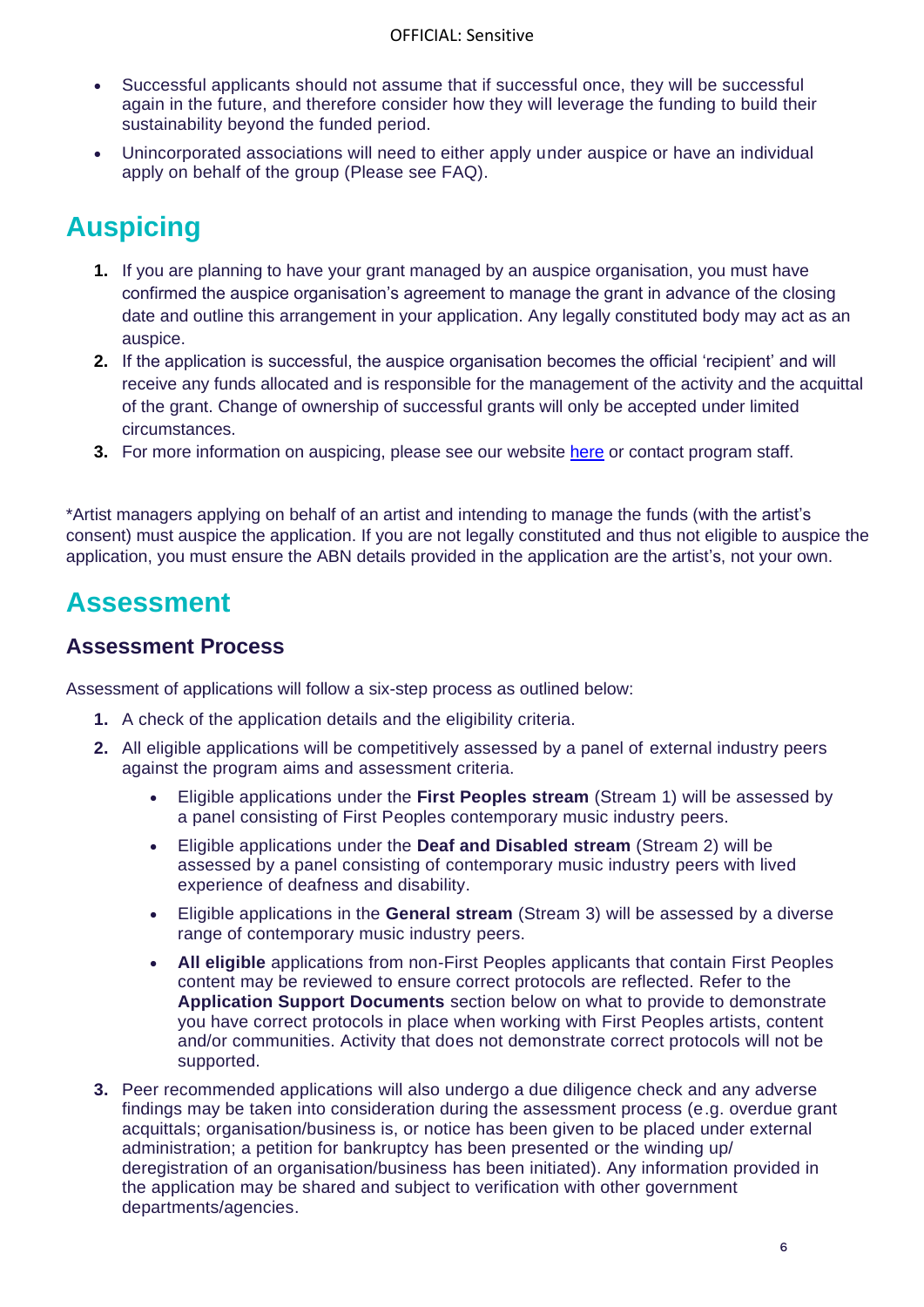- **4.** An internal Creative Victoria moderation process, which takes into consideration any findings and recommendations from Steps 1 and 3, is undertaken to develop a final list of recommendations that reflect the program's aims and priorities and ensure a diverse range of music industry professionals are supported, across genres, music industry expertise, communities and regions. The final list of recommendations is subject to approval by the Minister for Creative Industries.
- **5.** All applicants will be advised in writing via email of the outcome of their application approximately 12 weeks from the closing date.
- **6.** Application feedback may not be provided for this program at the time of result notification The provision of feedback will be at Creative Victoria's discretion.

#### **Assessment Criteria**

Each application will be competitively assessed by external industry peers and rated against the Music Works **Aims & Priorities** and the following equally weighted **Assessment Criteria**:

| <b>1. IMPACT FOR THE</b>                                                               | In assessing this criterion, the following may be considered:                                                                                                                                |  |  |
|----------------------------------------------------------------------------------------|----------------------------------------------------------------------------------------------------------------------------------------------------------------------------------------------|--|--|
| <b>APPLICANT /</b><br><b>PARTICIPANTS</b>                                              | The activity's positive impact on the careers of the music<br>$\bullet$<br>industry professionals involved, including through paid work<br>and collaborations.                               |  |  |
|                                                                                        | If the proposed activity is timely and relevant in the context of<br>$\bullet$<br>the applicant/participant's career.                                                                        |  |  |
|                                                                                        | How the proposed activity follows or builds on previous music<br>$\bullet$<br>industry activity.                                                                                             |  |  |
|                                                                                        | The potential of the activity to increase the adaptability,<br>$\bullet$<br>sustainability or resilience of the applicant/participant's<br>practice/career.                                  |  |  |
|                                                                                        | Whether the short and long-term outcomes stated to be<br>achieved through the activity or project are appropriate and<br>achievable.                                                         |  |  |
| <b>2. IMPACT FOR THE</b>                                                               | In assessing this criterion, the following may be considered:                                                                                                                                |  |  |
| <b>VICTORIAN</b><br><b>CONTEMPORARY</b><br><b>MUSIC INDUSTRY /</b><br><b>AUDIENCES</b> | If the proposed activity has the potential to contribute to the<br>quality and reputation of the Victorian music industry<br>nationally and internationally.                                 |  |  |
|                                                                                        | Whether the activity is likely to increase the adaptability,<br>$\bullet$<br>sustainability and/or resilience of the Victorian contemporary<br>music ecosystem.                              |  |  |
|                                                                                        | The activity's positive impact for Victorian<br>$\bullet$<br>audiences/communities through increasing the availability of<br>and access to diverse music offerings with high artistic merit. |  |  |
|                                                                                        | If the application demonstrates an appropriate understanding<br>$\bullet$<br>of target audiences/communities nationally and/or<br>internationally, and a clear strategy for engagement.      |  |  |
|                                                                                        | If the proposed activity has the potential to generate new<br>$\bullet$<br>market/audience development opportunities.                                                                        |  |  |
|                                                                                        | Whether the project or activity addresses issues of equity and<br>inclusion within the Victorian contemporary music industry.                                                                |  |  |
| <b>3. VIABILITY</b>                                                                    | In assessing this criterion, the following may be considered:                                                                                                                                |  |  |
|                                                                                        | The track record and capacity/experience of the lead<br>applicant and collaborators/partners to undertake the activity.                                                                      |  |  |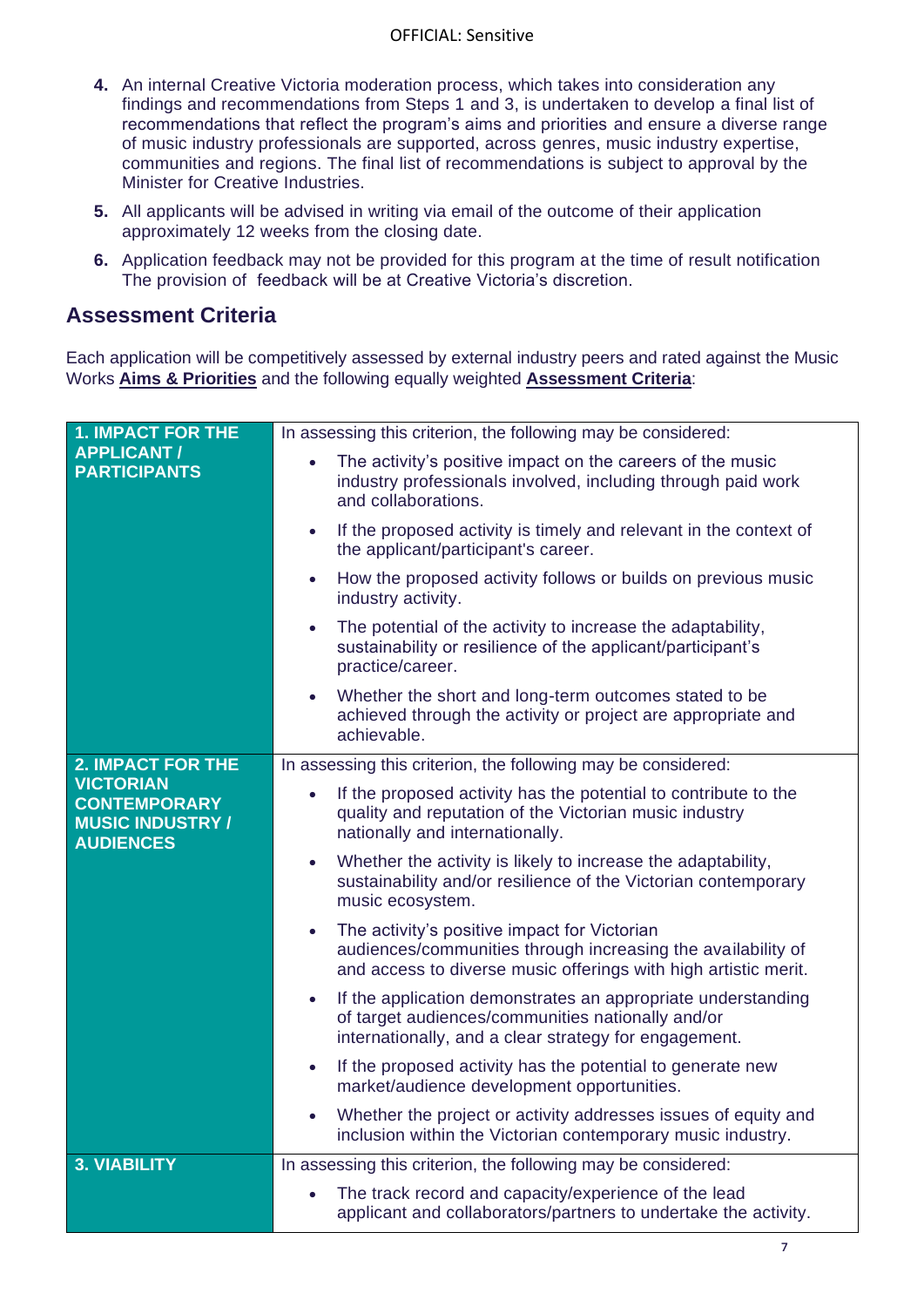| $\bullet$ | Whether there is a clear commitment from key collaborators.                                                                                                                                                                                                                                                                                                |
|-----------|------------------------------------------------------------------------------------------------------------------------------------------------------------------------------------------------------------------------------------------------------------------------------------------------------------------------------------------------------------|
|           | Whether the budget is viable and realistic, including<br>contingency and the provision of appropriate fees to<br>creatives/collaborators.                                                                                                                                                                                                                  |
| $\bullet$ | Project management and achievable planning, including a<br>realistic timeline that accounts for any contingency/potential<br>risks.                                                                                                                                                                                                                        |
|           | Where proposals involve working with First Peoples or other<br>diverse communities, the panel will consider if the lead<br>applicant(s) demonstrate best practice and appropriate<br>cultural protocols and competencies, including appropriate<br>fees for community consultants/participants and letters of<br>confirmation from the relevant community. |
|           | Demonstrated awareness of regulatory requirements<br>associated with the proposed activity (permits, etc.)                                                                                                                                                                                                                                                 |
|           |                                                                                                                                                                                                                                                                                                                                                            |

### **Addressing the Assessment Criteria**

You are required to:

- Provide a **very short 1-2 sentence description** (up to 500 characters) of the activity or idea, using the format detailed in the Application Drafting Tool.
- Answer **four Application Questions** in the online form using plain English (up to 2000 characters for each question including spaces, punctuation, and paragraph spaces), including:
	- 1. What is the proposed activity? (This question refers to all assessment criteria)
	- 2. How do you plan to deliver the activity? (This question refers to the Viability criterion)
	- 3. What impact will the proposed activity have on the applicant and/or any participant/s, specifically in terms of career development and sustainability? Answers should address the following:
		- Short-term career outcomes; and
		- Long-term career outcomes.

(This question refers to the Impact for the Applicant / Participants criterion)

- 4. What impact will the proposed activity have on the Victorian contemporary music industry and audiences? (This question refers to the Impact for the Victorian Contemporary Music Industry / Audiences criterion)
- Provide a **balanced budget** (see the Creative Victoria Budget Drafting Tool).
- Provide required and relevant **Application Support Material & Documents that respond to the aims and assessment criteria.**

**NOTE**: The option to submit responses to the application questions in video or audio format is available for those with access requirements. Please contact Creative Victoria program staff to discuss before submitting via video/audio.

### **Application Supporting Material & Documents**

Providing relevant **supporting material** is crucial to your application. Proposals must include **application support documents**.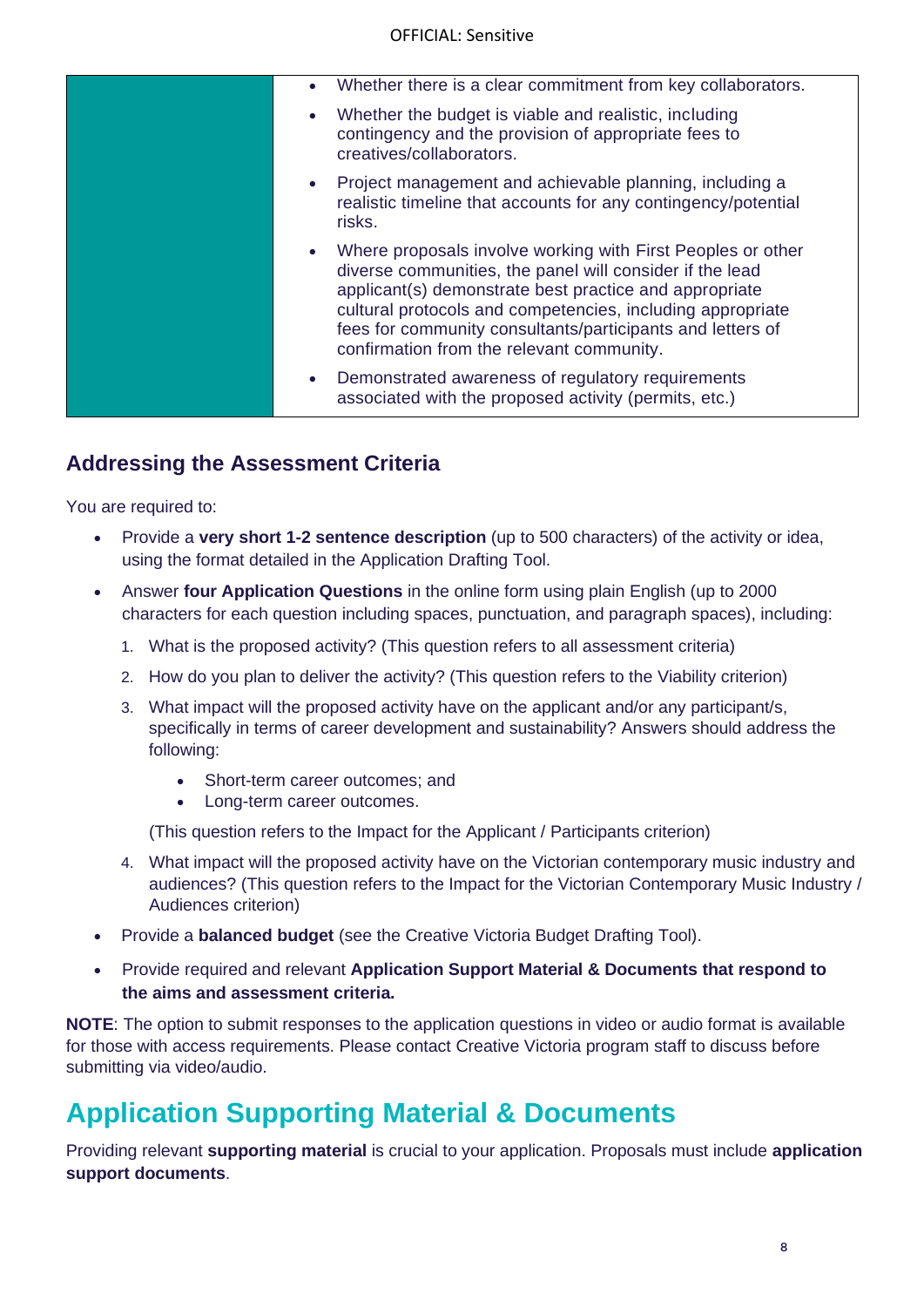- Not all types of application support documents will be appropriate for your project. Please ensure that you select material that is most relevant to your application and best supports your proposal.
- You can upload and submit up to 10 documents/files in total.
- Attached files can be no more than 5MB in size each.
- It may be necessary to combine supporting material into one document in some instances, e.g. multiple images or letters of confirmation may be compiled into one PDF or PowerPoint file. Remember, each document must not exceed 5MB.
- When providing URLs, only use links to publicly available (not membership-based) sites. Links must directly open to the material you want to submit. If you are linking to a private video on a site such as Vimeo, you must provide password requirements to your video.
- **Do not provide links to non-public websites, Google Drive, Dropbox or other platforms where materials can be edited after submission. Soundcloud links are an acceptable platform for audio tracks. Do not provide links to online hosting platforms that require viewers to enter personal identification to gain access**. **Please note this type of supporting material will not be accepted.**

#### **The following file types are accepted:**

|               | <b>Documents</b> Word (.doc.docx); Excel (.xls.xlsx); PowerPoint (.ppt.pptx); Acrobat (.pdf) |  |
|---------------|----------------------------------------------------------------------------------------------|--|
| <b>Images</b> | .jpg .png .tiff                                                                              |  |
| <b>Audio</b>  | .mp3.wma                                                                                     |  |
| Video         | .mp4 .wma .avi .mov                                                                          |  |

**Application Support Material** provides supporting information to strengthen your proposal. Ensure that your supporting documents are relevant to the type of activity you are applying for.

| <b>TYPE</b>                                                                                 | <b>DESCRIPTION</b>                                                                                                                                                                       | <b>LIMITS</b>                                   |
|---------------------------------------------------------------------------------------------|------------------------------------------------------------------------------------------------------------------------------------------------------------------------------------------|-------------------------------------------------|
| <b>Audio Tracks</b><br>(All applicants to<br>provide where<br>relevant)                     | If your project involves the recording of new audio<br>work, please ensure at least one of these tracks<br>presents material that will be completed through the<br>project (e.g. demos). | 3 tracks no<br>more than 15<br>minutes in total |
| <b>Programming</b>                                                                          | For curated programs/festivals, include a summary of<br>the proposed artistic/creative program including artists<br>and/or creative practitioners involved and<br>dates/locations.       | 1 page                                          |
| <b>Audio</b><br><b>Visual/YouTube/</b><br><b>Social Media</b><br><b>/Facebook/ Websites</b> | URLs must be publicly available (and/or include<br>login/password requirements) and should link directly<br>to the material you want to submit.                                          | Up to 4 URLs                                    |
| <b>Timeline</b><br>(All applicants to<br>provide)                                           | Step out your creative process/activity and include a<br>summary of key dates, background, activities during<br>the proposed funded period and potential future<br>opportunities.        | 2 pages                                         |

### **Application Support Documents/Material**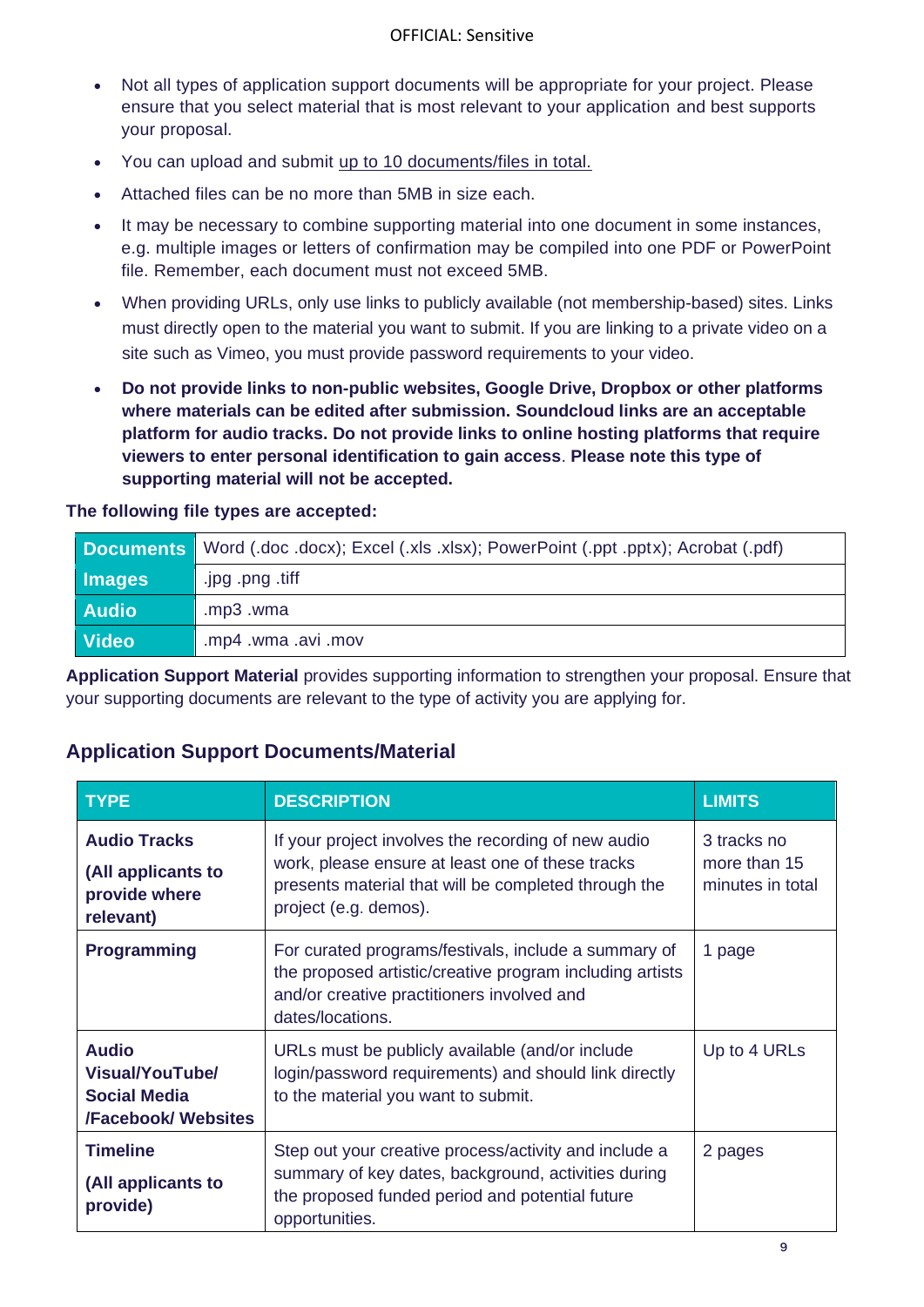|                                                                                                                                                                  | Include any contingency planning which accounts for<br>any delays or risks to the activity.                                                                                                                                                                                                                                                                                                                      |                                                     |
|------------------------------------------------------------------------------------------------------------------------------------------------------------------|------------------------------------------------------------------------------------------------------------------------------------------------------------------------------------------------------------------------------------------------------------------------------------------------------------------------------------------------------------------------------------------------------------------|-----------------------------------------------------|
| <b>Curriculum Vitae /</b><br><b>Additional</b><br><b>Biographies</b><br>(All applicants to<br>provide)                                                           | For activities with more than three creative<br>practitioners or a project team, additional biographies<br>can be uploaded as an attachment of the most<br>relevant creative practitioners/project team involved.<br>(The online application form only provides space for<br>five biographies).                                                                                                                  | 1 page max per<br><b>CV</b>                         |
| <b>Budget Notes</b><br>(All applicants to<br>provide)                                                                                                            | Additional budget/ financial/ contingency information<br>which may include notes to clarify items in your<br>budget, correspondence confirming financial support<br>where applicable.                                                                                                                                                                                                                            | 1 page                                              |
| <b>Quotes</b>                                                                                                                                                    | Quotes for the key budget items.                                                                                                                                                                                                                                                                                                                                                                                 | 5 pages max (in<br>one document)                    |
| <b>Project Marketing</b><br>and Audience<br><b>Development</b>                                                                                                   | A summary of the project's proposed marketing and<br>audience development strategy, including publicity<br>proposals and outlines of professional services.                                                                                                                                                                                                                                                      | 1 page                                              |
| <b>Touring Itinerary</b>                                                                                                                                         | A summary of a tour timeline, including venues and<br>locations. See the <b>Tour Itinerary Template</b> on the<br>Music Works web page                                                                                                                                                                                                                                                                           | 1-2 pages                                           |
|                                                                                                                                                                  |                                                                                                                                                                                                                                                                                                                                                                                                                  |                                                     |
| <b>Activity involving</b><br><b>First Peoples</b><br><b>Cultural Material /</b><br>Content /<br><b>Communities</b><br>(All applicants with<br>activity involving | For the protection of First Peoples arts practice from<br>misappropriation, moral and copyright infringement,<br>appropriate documentation must be submitted if you<br>propose to work with First Peoples stories/cultural<br>material that is not your own, such as letters of<br>confirmation from the First Peoples you are working<br>with and protocols you will put in place to ensure<br>cultural safety. | As required and<br>appropriate to<br>your activity. |
| <b>First Peoples)</b>                                                                                                                                            | Applicants must follow correct protocols when working<br>with First Peoples artists, content and/or communities.<br>Refer to Australia Council's Protocols For Using First<br><b>Nations Cultural And Intellectual Property In The Arts,</b><br>in particular the checklist in pages 168 to 172.                                                                                                                 |                                                     |
|                                                                                                                                                                  | One of the key guiding principles of the Creative State<br>2025 strategy is First Peoples First. The Victorian<br>Government is committed to the United Nations<br>Declaration of the Rights of Indigenous Peoples, and<br>the 11 guiding principles of Aboriginal Self-<br>Determination as identified in the Victorian Aboriginal<br><b>Affairs Framework 2018-23.</b>                                         |                                                     |
| <b>Key Partner</b><br><b>Confirmations</b>                                                                                                                       | Correspondence that confirms key activity partners, if<br>applicable.                                                                                                                                                                                                                                                                                                                                            | 1 page per key<br>partner                           |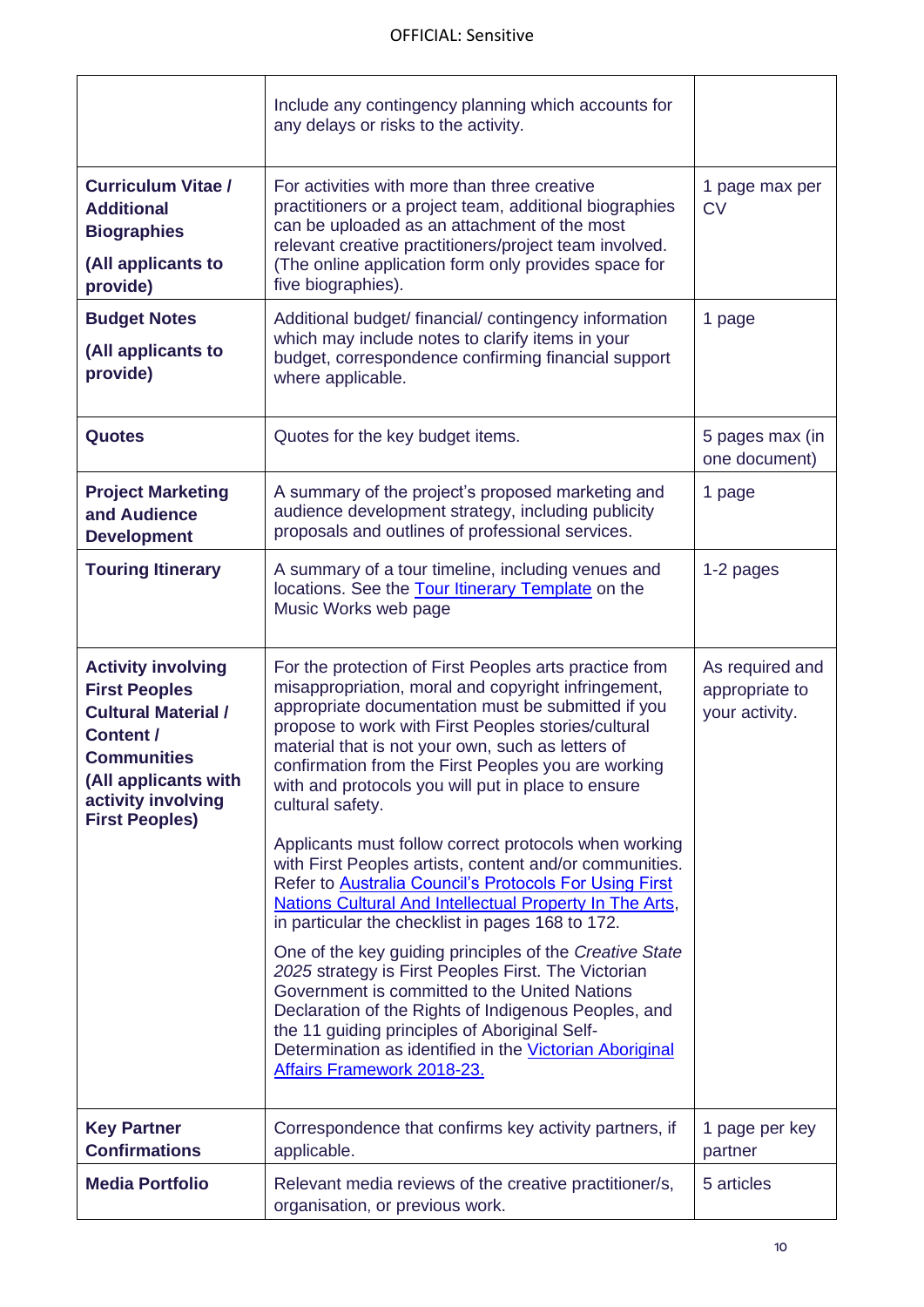|  | (In one     |
|--|-------------|
|  | document, 5 |
|  | pages max)  |

### **How to Apply**

Applications are submitted through the DJPR Online Grants Portal. To prepare your application, you should:

- **1.** Visit the Music Works [funding page](https://creative.vic.gov.au/grants-and-support/programs/music-works) and select the 'start application' link next to the applicable stream.
- **2.** Register for access to the DJPR Online Grants Portal.
- **3.** Read program information and guidelines thoroughly.
- **4.** Contact program staff with any questions. **NOTE**: Program staff are unable to review draft applications.
- **5.** Draft your application using the Application Drafting Tool and the Creative Victoria Budget Drafting Tool.
- **6.** Begin an application in DJPR Grants Portal. Access the Portal via the link on the Music Works [funding page.](https://creative.vic.gov.au/grants-and-support/programs/music-works)
- **7.** Copy and paste the content of your application from your draft template into the DJPR Online Grants Portal (please note, text will be cut off at the allocated character limit, so always check your character count before pasting information into the portal).

**NOTE**: The option to submit responses to the application questions in video or audio format is available for those with access requirements. Please contact Creative Victoria program staff to discuss before submitting via video/audio

- **8.** Upload your Application Support Documents see the tables above for detailed information on types/limits.
- **9.** Submit your completed application via DJPR Grants Portal by **3pm on the closing date.**
- **10.** You will receive an email to confirm receipt of your application.
- **11.** Once submitted, your application cannot be changed. However, if you receive any confirmations related to your submitted application – including additional funding, partnerships, etc – you can notify Creative Victoria and program staff will provide new information to peer assessors during assessment at our discretion. To advise on confirmations received after applying, please email program staff describing the nature of the confirmation and include your application reference number.

### **Other Information and Responsibilities**

#### **Creative Victoria reserves the right to amend these guidelines and any terms relevant to an application at any time, as it deems appropriate.**

If your application is successful, you will be asked to enter into a written grant agreement in a form provided by the Department of Jobs, Precincts and Regions ('the **Department**'), as the department Creative Victoria is part of. **The provision of any funding is subject to a fully executed grant agreement being entered between you and the Department.** You will also be required to:

• **Notify Creative Victoria of any proposed changes to your funded project**. This may include changes to creative personnel, itineraries (dates, venues, etc.) and expenditure of